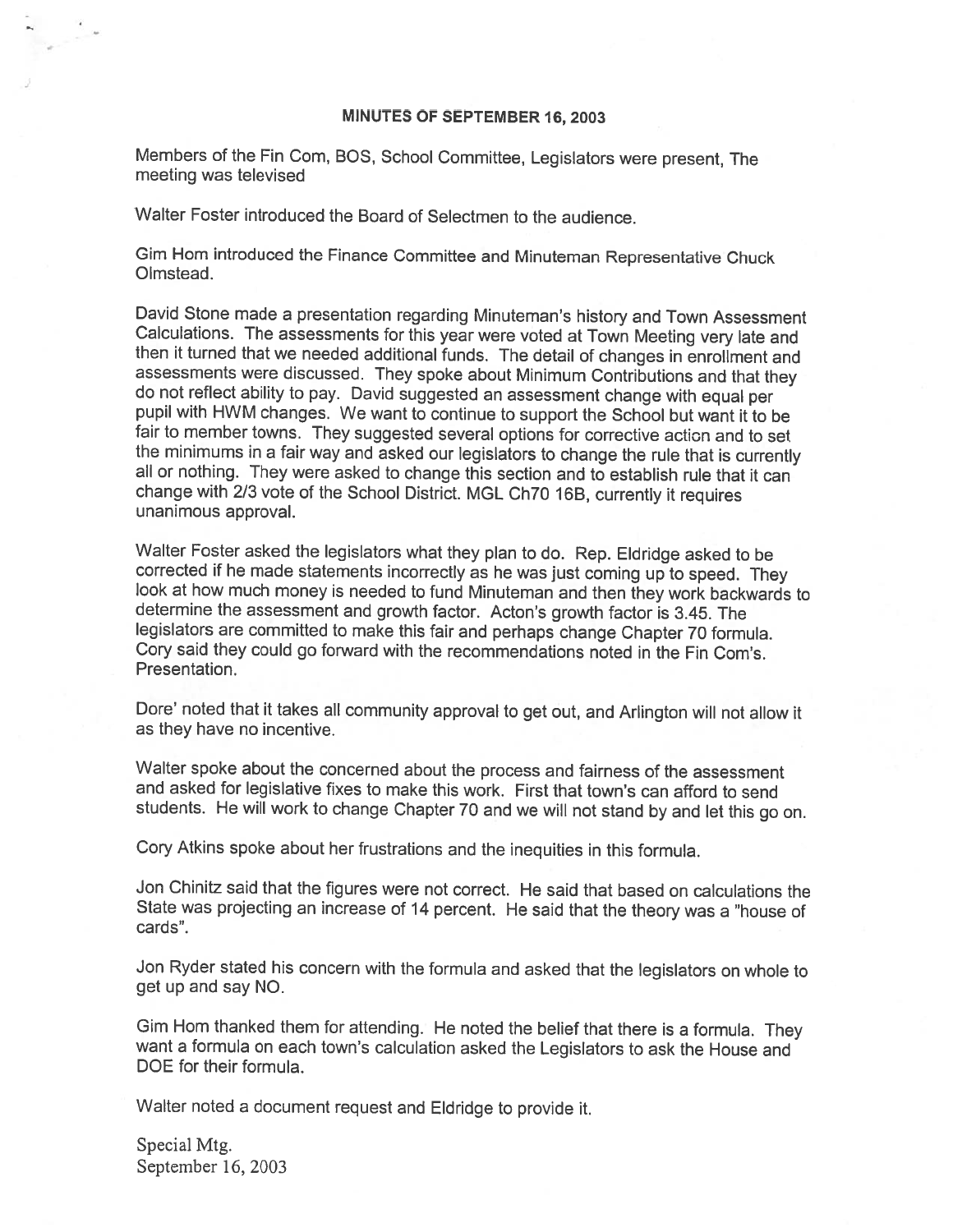Marie Altieri said that they too have <sup>a</sup> problem understanding Chapter 70's formula. She asked about Chapter <sup>70</sup> formula sent out by the Governor last Spring and what is now being done to correct this.

Retha spoke about Debt exclusion and the formula.

•0

Mr. Markum wanted to let us know that they understand the budget cycle difficulties we have been having. He explained that the assessment kept changing and the numbers used were the Governor's numbers for FY04.

Dr. Evans too agree<sup>d</sup> with Retha. He felt this is an attempt to do something dishonestly and that person should be fired.

Charlie Kadlec stated that the fact that no one can find the formula and could be that they don't have <sup>a</sup> formula and it is just made up. He asked the legislators to find out why we can't ge<sup>t</sup> the formula.

Herman spoke about the po<sup>t</sup> hole fund and how we can ge<sup>t</sup> money from it. He asked if we could ge<sup>t</sup> an assessment of when we can ge<sup>t</sup> money from that fund. He further asked what we have to do to expedite the process. Herman wanted <sup>a</sup> time certain for the answer.

Trey asked if he writes <sup>a</sup> letter on public records reques<sup>t</sup> would he ge<sup>t</sup> the formula. Cory said you can ge<sup>t</sup> it but you may not understand it.

Peter said there is <sup>a</sup> formula and there is <sup>a</sup> calculation and there is <sup>a</sup> lot of discretion after the formula is worked. He asked them to look at this situation. He noted that if you look at other Regional Schools you will see the same inequities. He said we need to pull together.

Cory wants to have every ones Email address so she can update every one at once when she gets feedback and answers

John Ryder wanted to have Pam's assurance that they will support. Her aide will repor<sup>t</sup> back to Pam on the Board's requests.

Bob Johnson felt we were being treated unfairly.

Dore' spoke about Arlington's involvement with the district and how they are held harmless and suggested the contract be changed to <sup>a</sup> <sup>213</sup> vote by communities under the contract...

Retha - Spoke about getting other communities involved in this change.

Gim Hom thanked all those coming out tonight to this meeting and closed-the meeting.

ANSC *CULT*<br>Christine Joyce, recording Secty Clerk, Board of Selectmen  $\ell \backslash \mathscr{S}$ 

Special Mtg. September 16, 2003